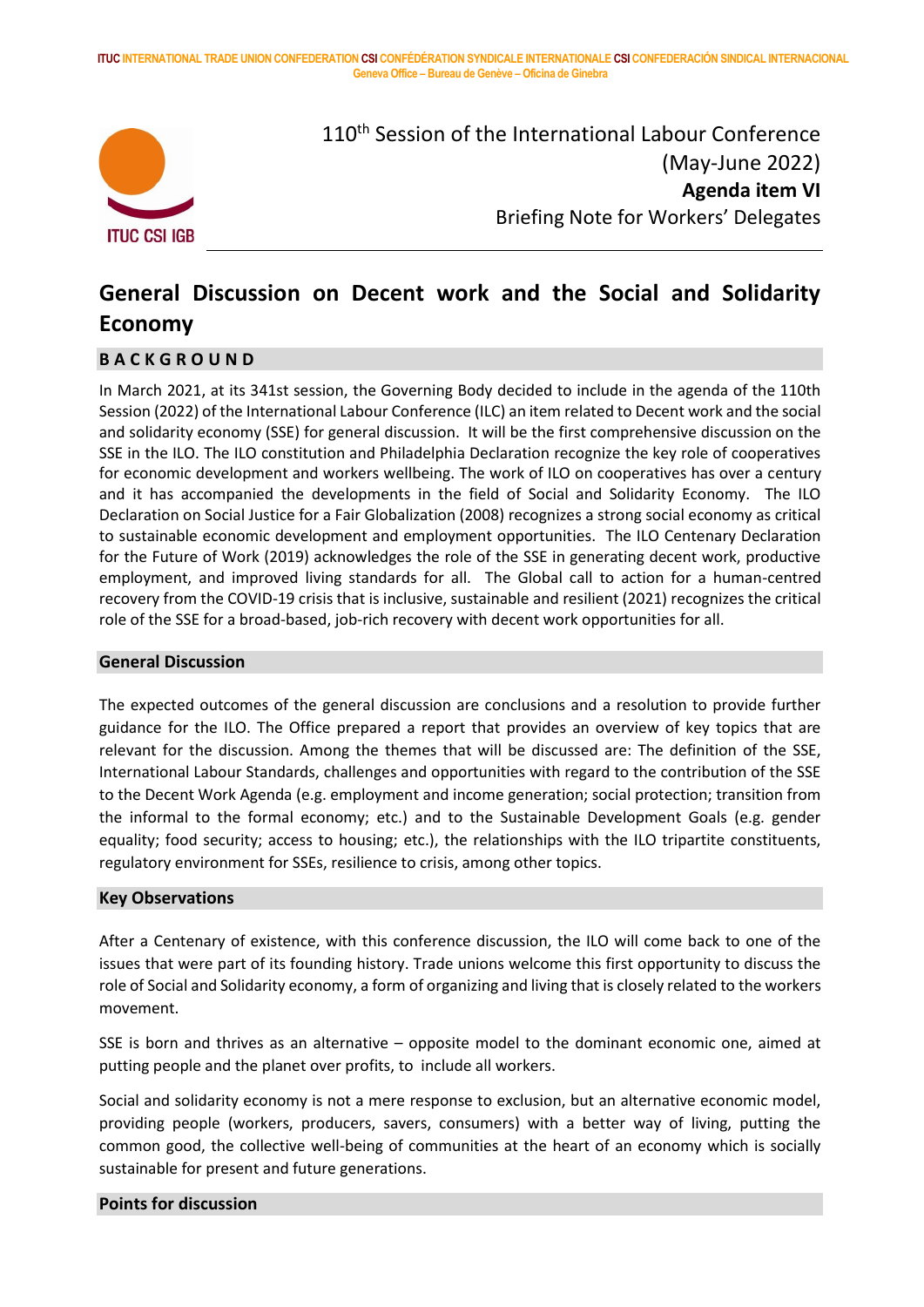The general discussion is structured around four drafts points for discussions that aim at providing guidance to the ILO constituents and Office in the field of Social and Solidarity Economy

## **1. In line with international labour standards, what should be a universal definition of the social and solidarity economy, taking into account its values, principles, and organizational forms?**

The Social and solidarity economy is present all over the world, SSE organisations and trade unions have common historical roots, have a history of collaboration and mutual support in long standing commitment in pursuing democratisation of the economy, human dignity and social justice. Such common goals are strictly linked to quality employment, innovation, education, social inclusion, equality and environmental goals. They also share a common set of values as collective actors. The SSE is recognised by public authorities and trade unions as an ally in the pursue of Sustainable Development Goals, particularly of Goal 8.

The ILO constitution and the Philadelphia Declaration recognize that outside the classic employeremployee relation, there are other forms of worker-led organizations and that human dignity is crucial to achieve lasting peace based on social justice. The Social Justice Declaration and the Centenary Declaration, reinforce this founding recognition of SEE.

The **fundamental principles and rights at work apply to all workers, including those in the SSE.** A key instrument for the SSE, is the **Recommendation 193**, **on promotion of cooperatives**, and there are two other recommendations that explicitly mention SSE, **R.204 on the transition from informal to formal economy**, and **R.205 on Peace and resilience**. Of course, the normative framework is not limited to these ones. The discussions at the ILC would provide the opportunity to **discuss an overarching normative framework for the SSE**, **aiming at providing a comprehensive protection to workers.** 

The discussion at the ILC looks at **adopting a definition** of Social and Solidarity Economy, which does not officially exist in the UN family yet.

The trade union movement acknowledges and values the main features that SSE identify as distinctive of their missions and operating model, beyond the diversification of forms and sectors of activity: Primacy of people and the societal/collective objectives over capital; democratic governance principles; reinvestment of most profits to carry out sustainable development objectives, social mission with consistent activities.

Therefore, based on the history and normative framework, **the Workers group might wish to consider some changes to the SSE definition** provided by the Office, highlighting those values and principles that distinguish SSE from other economic actors, as well as its role to achieve social justice , human dignity and wellbeing through the social value of labour, as recognized by the Declaration of Philadelphia.

# **2. What are the key challenges and opportunities for the social and solidarity economy to advance decent work and sustainable development? How can the social and solidarity economy further contribute to decent work, full, productive and freely chosen employment and improved living standards for all?**

Both the economic and the social potential of SEE represent opportunities for all workers, member and the communities they operate in, and for sustainable development. Nevertheless, their operational capacity in this proactive sense is hampered by a series of challenges. The workers group might wish to consider the following areas regarding challenges and opportunities.

**Resistance and resilience**: From its origins to the current days, many of the SSEs experiences were born from or in coordination with workers organizations, as a way to resist and fight for human and labour rights. At the same time, the collective organization has been crucial as a way to **overcome economic crisis**. To thrive, **SSE needs public support**, from an enabling legal framework to economic support and inclusion in public procurement practices. This represents both a challenge and opportunity for resilience and growth. R.205 provides a framework for resilience and recovery from crises. Recent experiences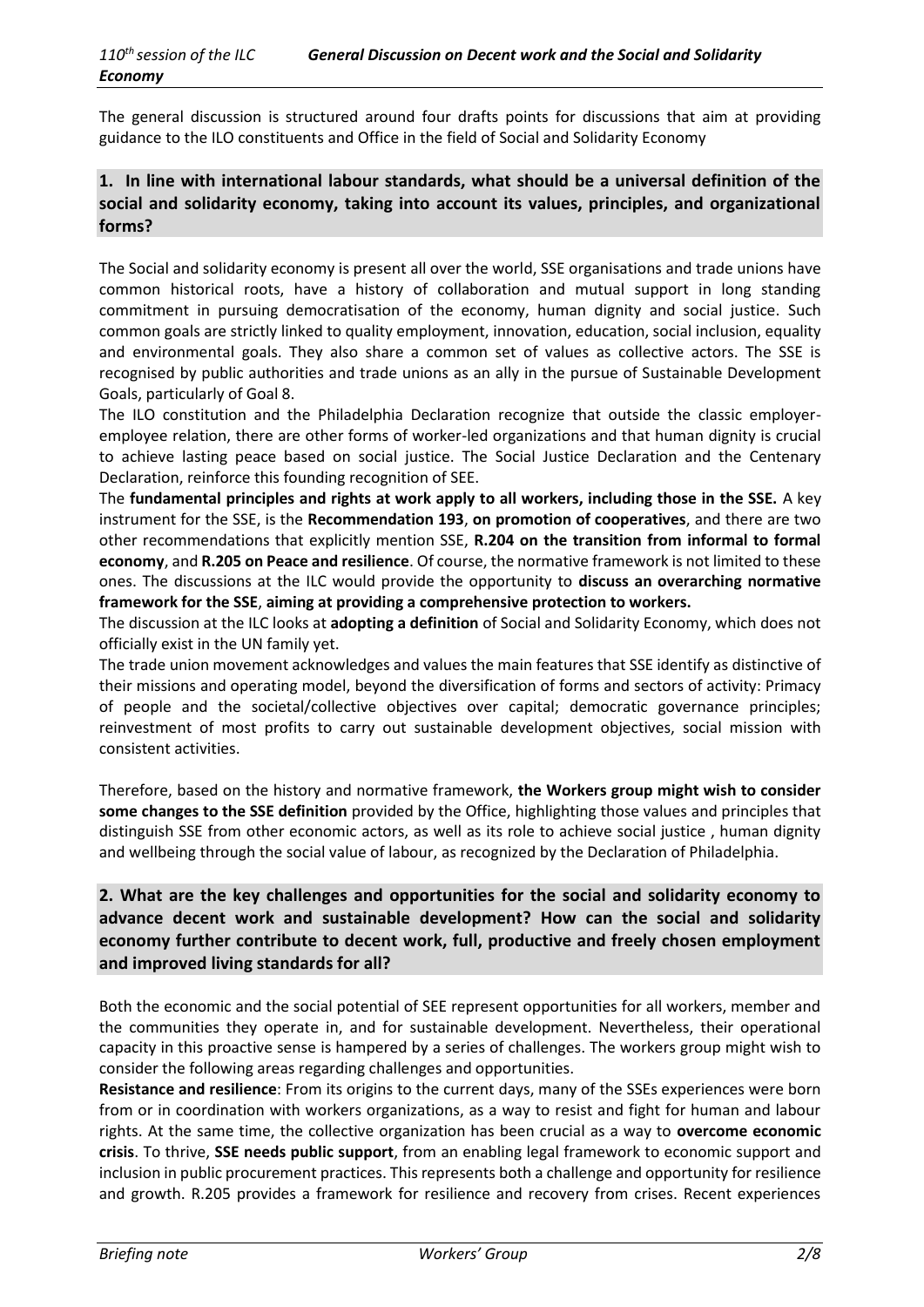show that SSE can also be future proof **in the digital economy**, providing workers a collective bargaining power through worker-led digital SSE organizations.

**Vast universe of job creation**: The universe of jobs created in the SSE is wide and varies from regions and economic development contexts. Many of the workers engaged in SSE are so to cover their basic needs, and to have some level of protection through the collective organizations. However, in this universe there are also very well established cooperatives that represent a significant employer, and that operate transnationally. All workers regardless their employment relation, should be granted with human and labour rights, in line with the Decent work agenda.

**Transition to formal economy:** Millions of workers work in the informal economy, being a vast majority of them in SSE units. In line with R.204, a regulatory framework and integrated policies to the transition to formal economy can provide for job security, creating additional employment, fair income, access to social protection.

**Social dialogue:** SSE proved capable of achieving integrated solutions to overcome economic and legislative constraints by turning to its core values, such as concern for people and respect for labour rights as well as assertive dialogue with workers, trade unions and public authorities. This is particularly so in the areas of industrial relations and social dialogue. Where rights are respected, social dialogue brings positive results achieved collectively. However, **often SSE are not organised nor recognised to the ends of social dialogue at any level**, and are not supported in their attempt to distinguish themselves as peculiar and independent entities with respect general business organisations in the market economy. This represents an obstacle to the full enjoyment the rights to freedom of association and collective bargaining.

**SSE contributes to social and environmental justice**: SSE has the potential to transform economies and contribute to the realisation of decent work and livelihoods. From the care economy to environmental services, SSE plays a key role in societies, dignifying peoples lives and protecting the commons, as they serve the societies more than a mere profit-oriented aim. Being mostly territorially developed, it can contribute to build community relations, solidarity and values that go beyond the market. Short-chains of production and consumption, clean energy, recycling, sharing of goods (like car sharing cooperatives), among other practices, come from an old traditions, but are crucial for a human-centered and sustainable future, with social and environmental justice at its heart. However, the important role played by SSE serving the societies, is challenged by the lack of recognition of their peculiar features which require particular financial incentives – via fiscal rules, specific conditions in public procurement that value the social goals, a preferential treatments accorded by virtue of their inclusion, sustainability and solidarity mission.

**The primacy of people and the democratic, equality-based governance rules** not linked to the share of capital, especially in workers' cooperatives (where the principle is 1 person  $-1$  vote) contribute to ensuring attention to working conditions, job and income security and job opportunities, contributing to economic inclusion and development. Gender equality can also be promoted through the engagement and full participation of women in SSE.

A **major challenge is the distinction from non-member based social enterprises** which may be enterprises that do not share all values and methods of SSE, and might be part of mere companies corporate social responsibility plans. There is also the risk of **fake or pseudo cooperatives**, created to circumvent the employment rules and company legislation, and apply reduced standards with respect to collective bargaining's – thus undermining the employment relation or which precarize a labour relation – This is well recognized by R.193. In this line, a possible dilution of the employment relation particularly in cooperatives, can be a serious obstacle for labour rights.

**Investment, scale and skills***:* Most of the challenges faced by small units of SSE is related to their recognition, which limits the access to financial support. The unequal access to quality public services is also a major concern, as well as the recognition of skills achieved from the working practices.

**3. Taking into account the history and nature of the social and solidarity economy, what is the role of the governments and social partners in promoting its contribution to a human-centred recovery that is inclusive, sustainable, and resilient? What can governments and social partners do?**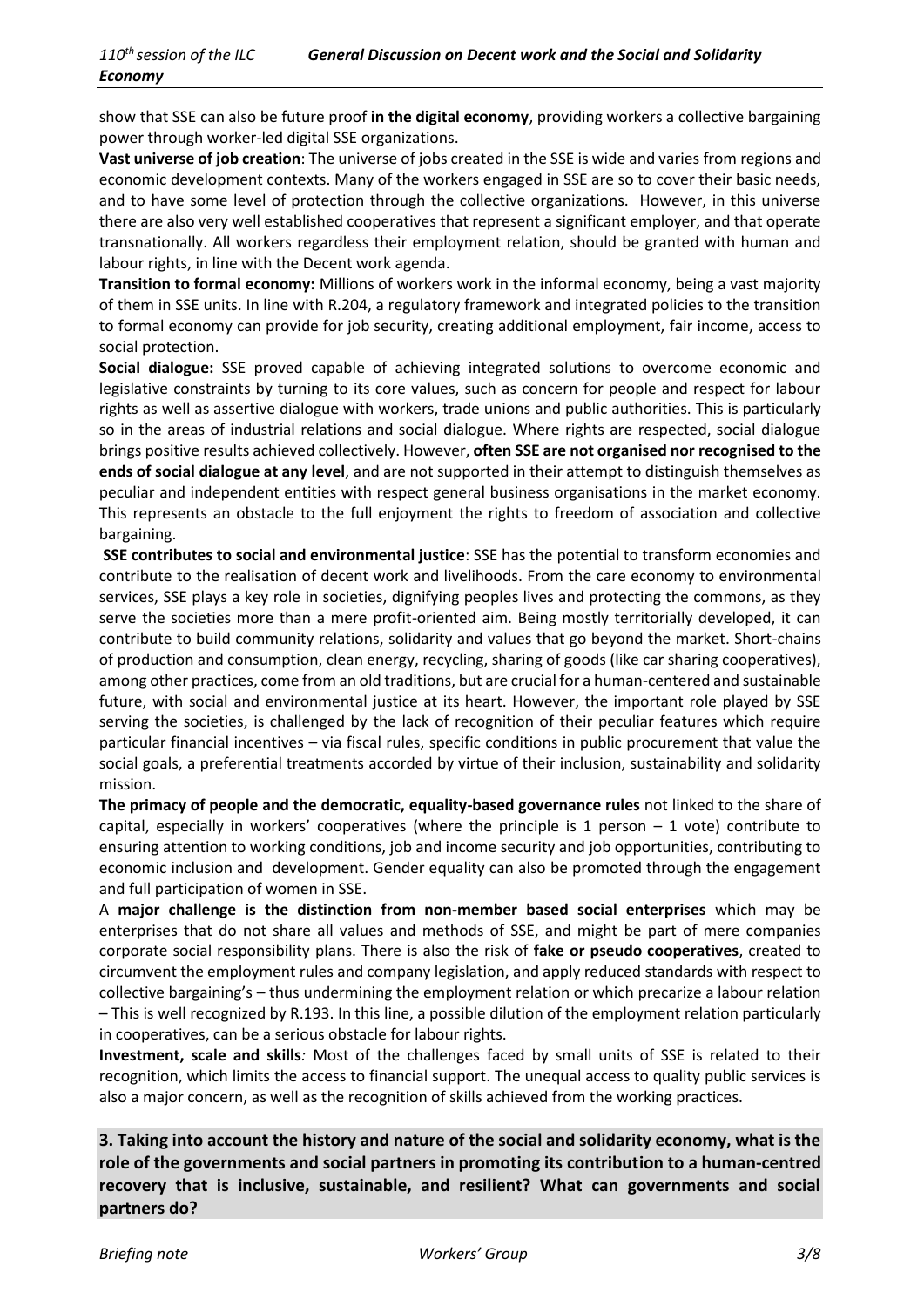Without trying to be exhaustive, we can identify three main lines in the history of the SSE, which have nurtured the current organizations of SSE:

**Traditional indigenous and tribal organization** in social and solidarity economy. In all continents, there were experiences of worker organization and cooperation in different areas, food, shelter, finance, agricultural processes. Many of them have survived the colonial period and the industrialization, in a mix of resistance and an alternative way of protecting the commons (indigenous and tribal peoples) and adapting to the modern world.

As a result of the **industrial revolution worker-led cooperatives** were born as a tool to resist the exploitation suffered by workers. The origins of the trade union movement and the cooperative movement was the same and both grew in side by side, and many cooperatives were directly created by trade unions, as food banks, credit, housing among others. After the WWII, workers' rights were largely recognized, better wages and working conditions were conquered. At the same time, the original cooperative movement kept growing and "professionalising", and some cooperatives gained market scale. Starting in the 70's, liberalism and the beginnings of the globalization, led to massive unemployment and industrial production went to peripheric countries.

In the **20th Century, social and solidarity economy was reinvented** as alternative of resistance and resilience. With new characteristics, and in many cases as a means to survive and not as choice, it revigorated the original principles, including democracy, equality, self-management, in line with trade unions and other emancipatory movements, like women's and peasant's rights movements. At the heart of this reorganization, there was the quest for the Human Dignity of the oppressed, dispossessed and discriminated.

Based on this historical evolution, the workers group might want to consider discussing the following topics:

**Governments should comply with the duty to protect and guarantee human rights and fundamental principles and rights at work** A large majority of workers engage in SSE as a result of government's failure to protect and provide for decent living and working conditions for all. Widespread poverty, exploitation push workers to organize collectively to survive. The economic paths, based on austerity measures, the lack of a pro-employment macroeconomic framework, the burden of debt, and international loan conditionalities that push to privatization and reduction of social services, have excluded many workers generating massive unemployment and dispossession.

**Governments must guarantee the respect of labour law and contractual employment legislation.** They should enhance the role of public authorities to this aim, and promote collaboration and dialogue between labour inspectors, trade unions and SSE representatives to find common solutions to unlawful and even criminal practices and rights violations. Consistently, governments must respect and promote the rights to freedom of association and collective bargaining, as crucial to overcome obstacles for social dialogue and promote regulatory frameworks that enables workers in SSE in law and practice to organize and bargaining collectively.

**Develop public policy framework for the protection of workers as well as for strengthening the workforce within SSE**: A comprehensive framework, based on ILS, elaborated through social dialogue, should be the way forward to guarantee workers protection. Promotion and implementation of R. 193 and R 204 and economic support to genuine SSE units is crucial. This policy framework should be based on non-discrimination, in order to protect the most vulnerable workers, including but not limited to migrant workers. This should imply to guarantee **universal comprehensive and inclusive social protection** (in line with the latest ILC conclusions); **access to lifelong learning and training; full and implementation of occupational health and safety:** many workers in the SSE operate in agriculture, cleaning, recycling, among other sectors where they are exposed to hazards, as well as to violence and harassment .

**A robust enabling environment, based on ILS, should also be established with solid regulation, protecting democratic governance, autonomy, as well as voluntary and open membership. SSE's** genuine aims and peculiarities must be protected against fake organizations. This framework should also aim to clearly distinguish them from conventional for-profit companies while allowing them to take full advantage of the sustainable social market economy. The inclusion of SSE in public policies, particularly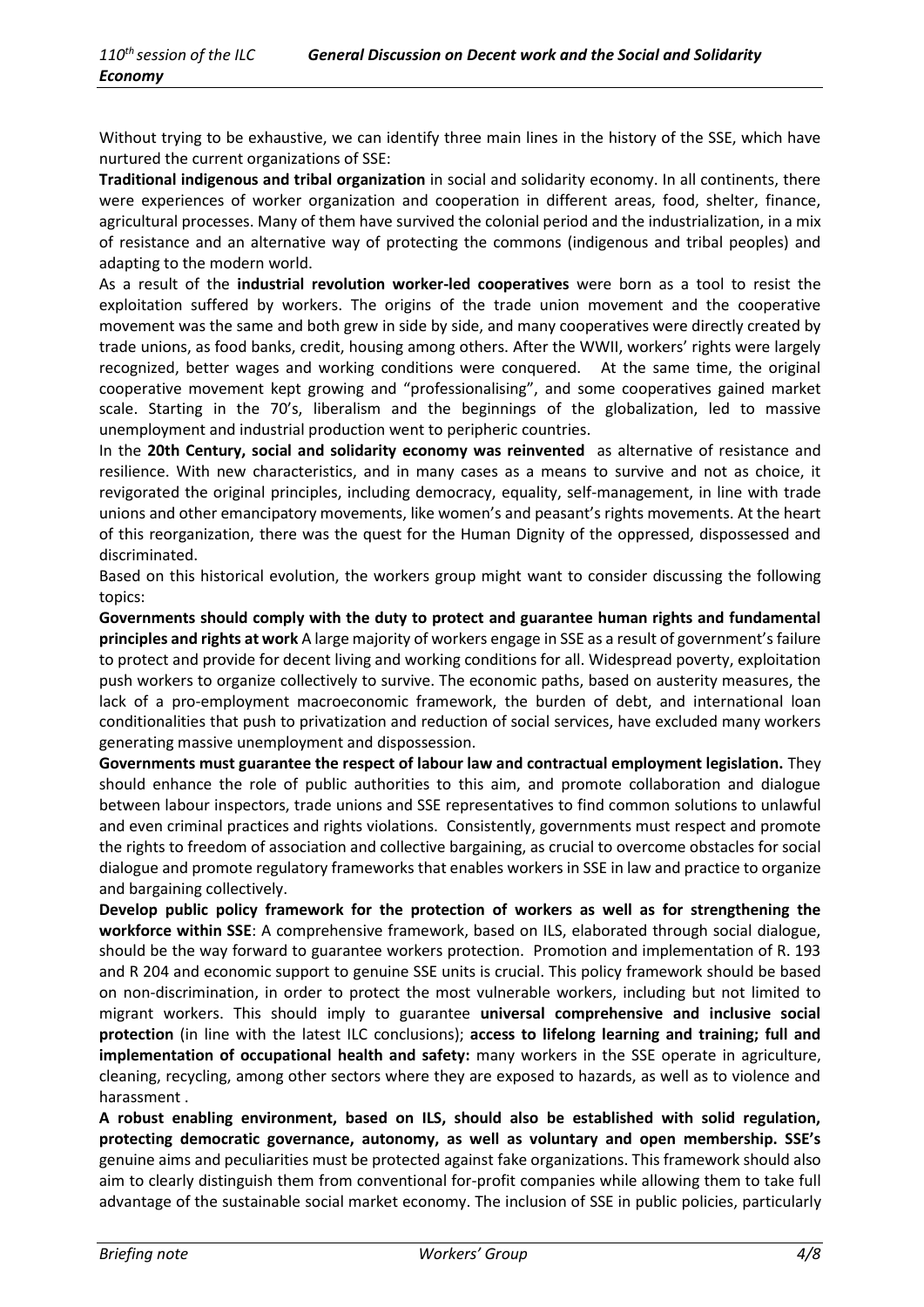through well-regulated public procurement is also increasingly important to achieve sustainable development.

**Support and enhance the role of trade unions** that can provide input and counselling to SSE units, especially when new-born; and also because the legitimisation of the collective actors can only improve the dimension of the collective representation of interests which is so important for the political, civil, social and economic progress

**Recognition of the role of SSE in national development plans, recovery and employment plans**: in line with C.122 and R169 , and the recent conclusions on inequalities, and R.205 the SSE should not be a precarious or fall-back solution to the failure of economic and social options. SSE should be integrated into national development plans, through pro-employment macroeconomic, tax, social, environmental policies, in order to allow them to thrive and provide for decent working conditions and to contribute to sustainable development.

**4. Building on the century-long experience of the Office in supporting the ILO constituents, in partnership with the social and solidarity economy actors, what priority actions and measures should the Office take to promote the social and solidarity economy for a human-centred future of work?**

#### **The workers' group might want to consider the following areas**

**Reinforce the work o**f the ILO Office on SSE. The office report highlights the challenges related to the lack of staff dedicated to the promotion of SSE. This would be crucial to support ILO constituents to turn into a reality the potential of SSE for decent work creation and sustainable development.

**Elaborate and produce an integrated strategy**, based on ILO standards, enabling for the recognition of SSE, and for overcoming legal barriers. This framework should support members to integrate SSE in their national employment, recovery and development plans.

**Reinforce the promotion, ratification and implementation of ILO instruments** relevant to the SSE**,**  including through capacity building and technical support

**Provide a sectoral / Industrial research and monitoring of performances on the areas** were SSE is contributing to an alternative economic model, just transition and decent work for structural transformation.

**Elaborate indicators and compile data**, in close collaboration with the ILO statisticians. The ILO is the best placed institution to provide relevant data related to work in the SSE.

**Elaborate guidance and provide training to labour inspectors,** particularly but not limited to R.193 to ensure that labour legislation is applied and to identify rights violations.

**Provide capacity building** on SSE together with the International Traninig Center

**Promote international coherence** with multilateral institutions, including with IFIs, to putting structural transformation for employment creation and formalization, and ILS at the heart of the global agenda for SSE.

#### **Summary of the ILO report "Decent work and the Social and Solidarity Economy" 2022**

## **Chapter 1 delineates the contours of the social and solidarity economy (SSE) around the world, elaborates on the building blocks of the concept and proposes a definition for discussion. It also presents regional overviews of the SSE.**

The chapter analysis the legislation on the SSE that has been adopted in at least 20 countries, provides a typology of organizations: Cooperative, mutual society, association, foundation, self-help group, social enterprise. A shared understanding of the SSE is emerging from the development of legislation and statistical frameworks on the SSE. While a consensus is emerging on the values and principles of the SSE, there is no universal agreement on the organizational forms that are subsumed under it. Although a universally agreed-on definition may not fully capture the diversity of the SSE around the world, its absence impedes the adequate representation of the SSE in international development policies and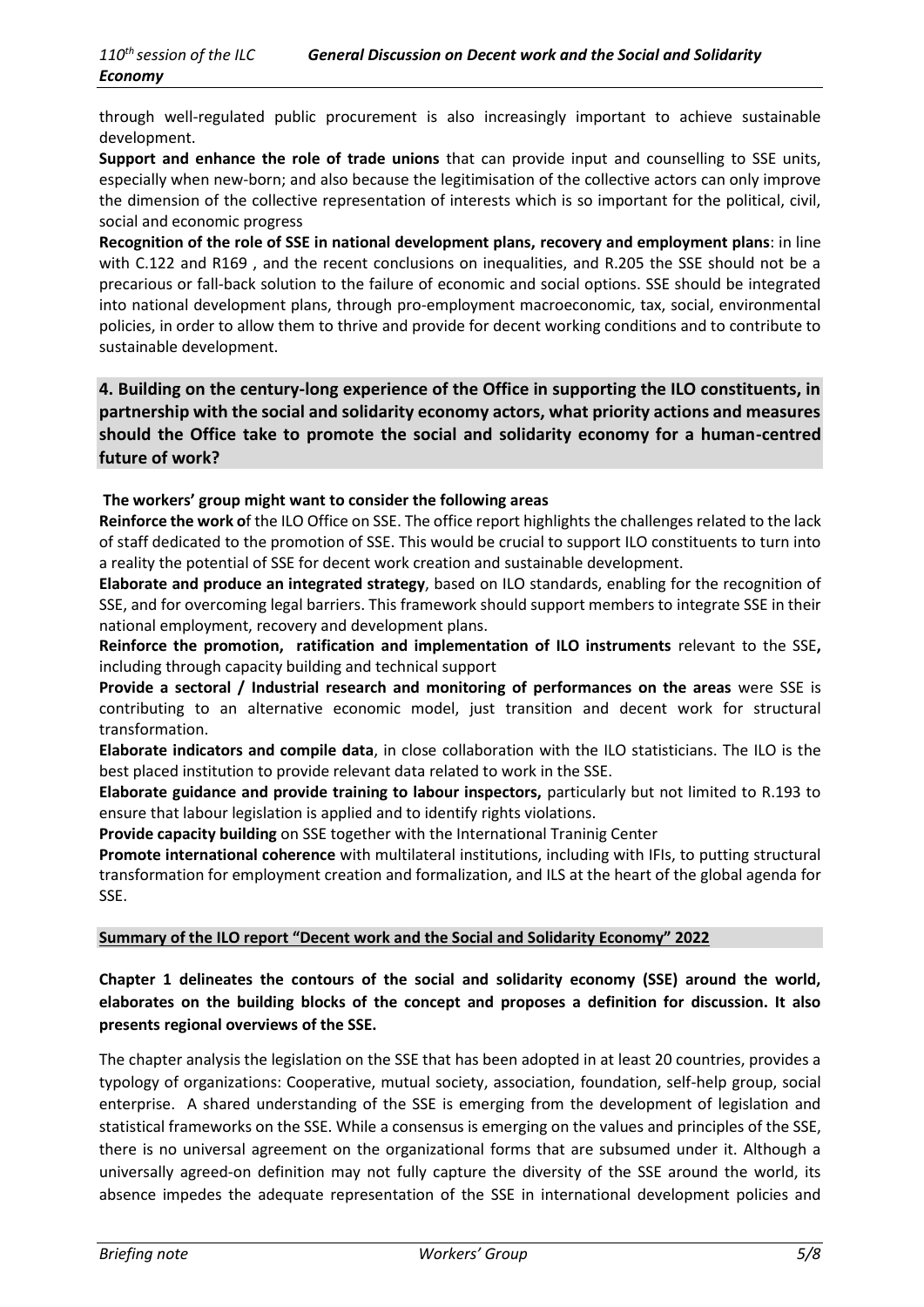strategies, and SSE statistics. Based on the many commonalities across SSE policies and legislation in the specification of the SSE, the reports offers a proposed definition for discussion.

*The social and solidarity economy (SSE) encompasses institutional units with a social or public purpose, engaged in economic activities based on voluntary cooperation, democratic and participatory governance, autonomy and independence, the rules of which prohibit or limit the distribution of profit. SSE units may include cooperatives, associations, mutual societies, foundations, social enterprises, selfhelp groups and other units operating in accordance with the values and principles of the SSE in the formal and the informal economies*.

This section examines the situation of the SSE in different regions, and its history, including pre- colonial, post industrial revolution and contemporary experiences.

## **Chapter 2 provides evidence of the contributions of the SSE to the global development priorities defined by the Decent Work Agenda and the broader 2030 Agenda for Sustainable Development (2030 Agenda).**

SSE contribute to generate direct and indirect employment, and provide a wide range of services to their members and communities that improve incomes and livelihoods. The report also reflects how SSE units have a role to play by facilitating access to social protection, particularly through registration of organizations and members. In relation to ILO standards for decent work, The fundamental principles and rights at work apply to all workers in the sector and a list of international labour standards that specifically refer to the SSE or SSE units is provided in the appendix of the report. The question of job quality and decent work deficits in SSE units cannot go unattended. If they are not considered to be in an employment relationship, (as per R.198) workers holding jobs in SSE units may risk being deprived of the protection to which they are entitled. Recommendation No. 193 specifies that national policies should ensure that cooperatives are not set up for to establish disguised employment relationships. The role of labour inspection is critical to ensuring compliance and to avoid the emergence of "pseudo cooperatives". Worker protection measures are necessary, especially in worker-owned enterprises, with respect to workers who are also members. Within the SSE there is a growing interest in gender issues, greater recognition of the value of women in leadership roles, and an increase in the number of SSE units owned by women. In some countries, vertical structures of the SSE take part in social dialogue. Large SSE federations in some countries, participate in social dialogue and sign collective bargaining agreements with unions. Representatives of SSE can take part in cross-border social dialogue mechanisms, notably in regional integration communities. Informal own-account workers can organize in a way that they engage in the transition to the formal economy. Vertical SSE structures of informal own-account workers provide those workers with voice and representation at the local, national, regional and international levels. SSE units help to scale up the activities of informal economy units through collective forms of entrepreneurship, enhancing their bargaining position and facilitating the access of workers to social protection. However, in some cases when SSE units are officially registered, they belong to the formal economy, while their workers may still operate in the informal economy. SSE is contributing to making digital transitions fairer. They rely on democratic decision-making or shared ownership of platforms, or both. SSE is also contributing to a just transition to environmental sustainability from agriculture and housing to energy are greening their operations and by producing and selling products and services in green sectors such as renewable energy.

## **Chapter 3 discusses the relationship of the ILO's tripartite constituents with the SSE, using examples from around the world.**

Around the world, workers' organizations and SSE units share values and principles, a common history and occasionally intersecting organizational structures. In many countries, workers' organizations and cooperative organizations trace their origins to the same social and economic upheavals. A priority of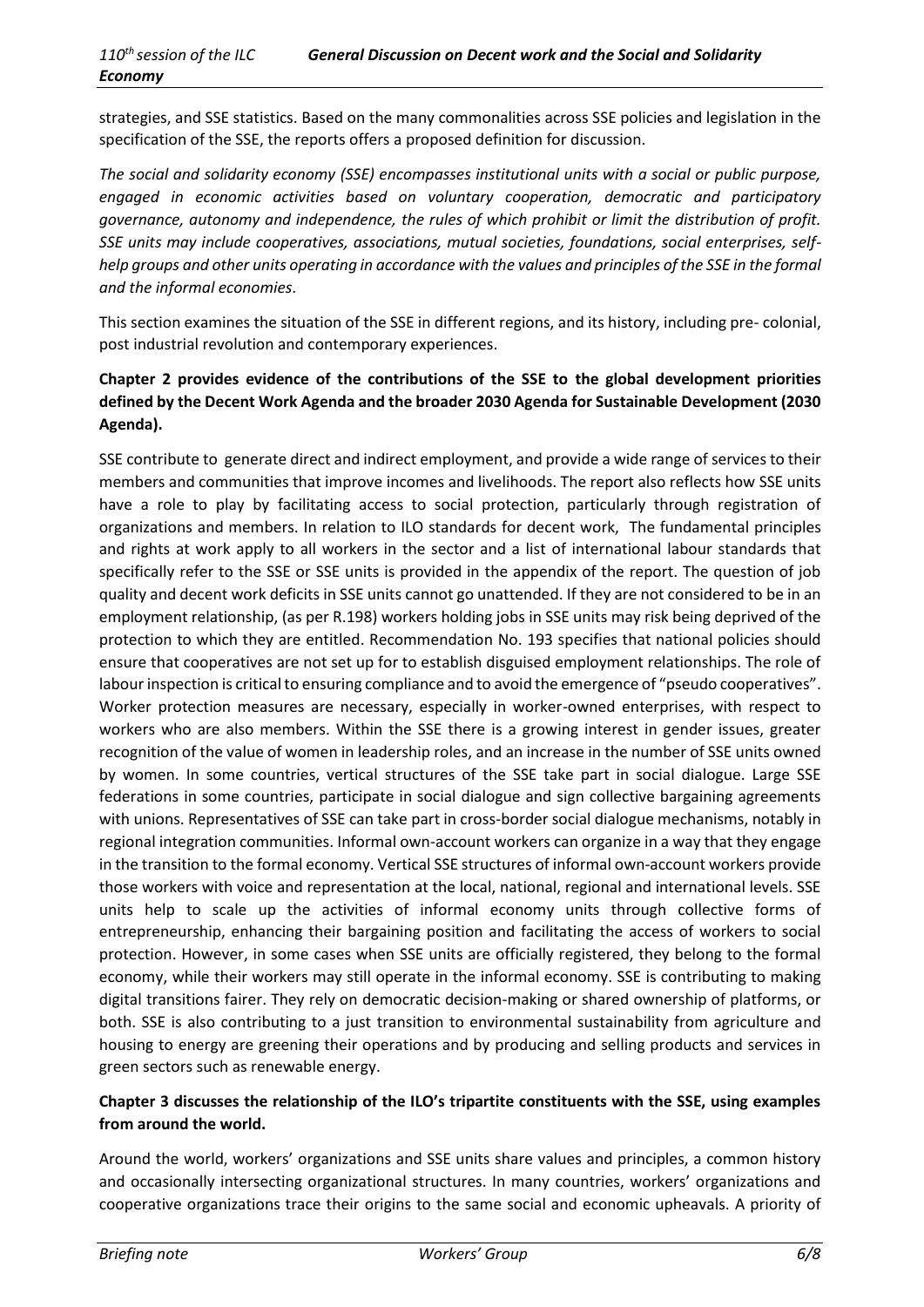workers' organizations is to promote and defend SSE workers' rights and interests, and may provide goods and services for their members and to reach out to workers and producers that may not be their members Workers' organizations have established SSE units in the areas of retail, affordable housing, small-scale finance, mutual insurance, education and training, and employment preservation in order to benefit their members.

Partnerships between workers' organizations and the SSE in the informal economy include the provision of individual support and services (micro level) and building collective identity and knowledge and commitment to shared ownership and mutual support (meso level). Often rooted in wider rights and social justice movements, many SSE units have successfully built strategic coalitions to build worker power, visibility and influence, leading to improved rights and protections as a result of locally, nationally and globally focused advocacy and dialogue (macro level

Workers' organizations build alliances with SSE units to pursue common goals.. At the international level, trade unions, informal economy organizations and civil society groups sometimes form coalitions around a common agenda, including campaigns for the ratification and application of international labour standards, such as Convention No 189 and the Violence and Harassment Convention, 2019 (No. 190).

## **Chapter 4 describes the Office's work on the SSE, with a specific focus on historical background, current programmes, development cooperation policy and partnerships and capacity-development activities.**

The unit on Cooperatives was created in 1920 and several initiatives were developed in a Century of existence, in all regions. The Office supports ILO constituents in SSE-related areas ranging from legal and policy advice, to research and statistics, to training and capacity-building. There are several programs undergoing, and adapted its work to support constituents during the COVID pandemic. However, the limited human and financial resources allocated to this portfolio have been a challenge. To help ILO constituents to become better acquainted with the work of the Office on SSE units, an online self-learning tool was developed in partnership with Turin Centre, with a specific focus on cooperatives.

## **Chapter 5 discusses the way forward in terms of strengthening the contribution of the SSE to decent work and sustainable development. It stresses the importance of promoting a conducive environment for the SSE, discusses the linkages between the SSE and the future of work and proposes avenues for future Office work on the SSE.**

The SSE is a pillar of a balanced society and a human-centred future of work. The values, principles and practices of the SSE can contribute to the development of such an approach. This chapter discusses the challenges and opportunities presented and future directions in respect of harnessing the contribution of the SSE to achieving decent work and sustainable development, which ensure dignity, self-fulfilment and a just sharing of the benefits for all. A conducive environment for the SSE should be developed, as the future of the SSE in the changing world of work depends on concerted action by governments, the social partners, vertical and horizontal structures of the SSE and other development partners. The promotion of the SSE also requires the adoption and implementation of favourable policies in alignment with decent work and sustainable development, particularly through integrated national employment policies, social policies and supportive macroeconomic, fiscal and industrial policies; education and training in SSE values, principles and practices, support measures such as employment promotion or the development of activities benefiting disadvantaged groups or regions, facilitate the access of SSE units to markets, including through socially and environmentally responsible public procurement ensure that policies to guarantee universal social protection, promote the adoption of measures that promote OSH within the SSE, promote gender equality, facilitate the transition of workers and economic units from the informal to the formal economy; among others.